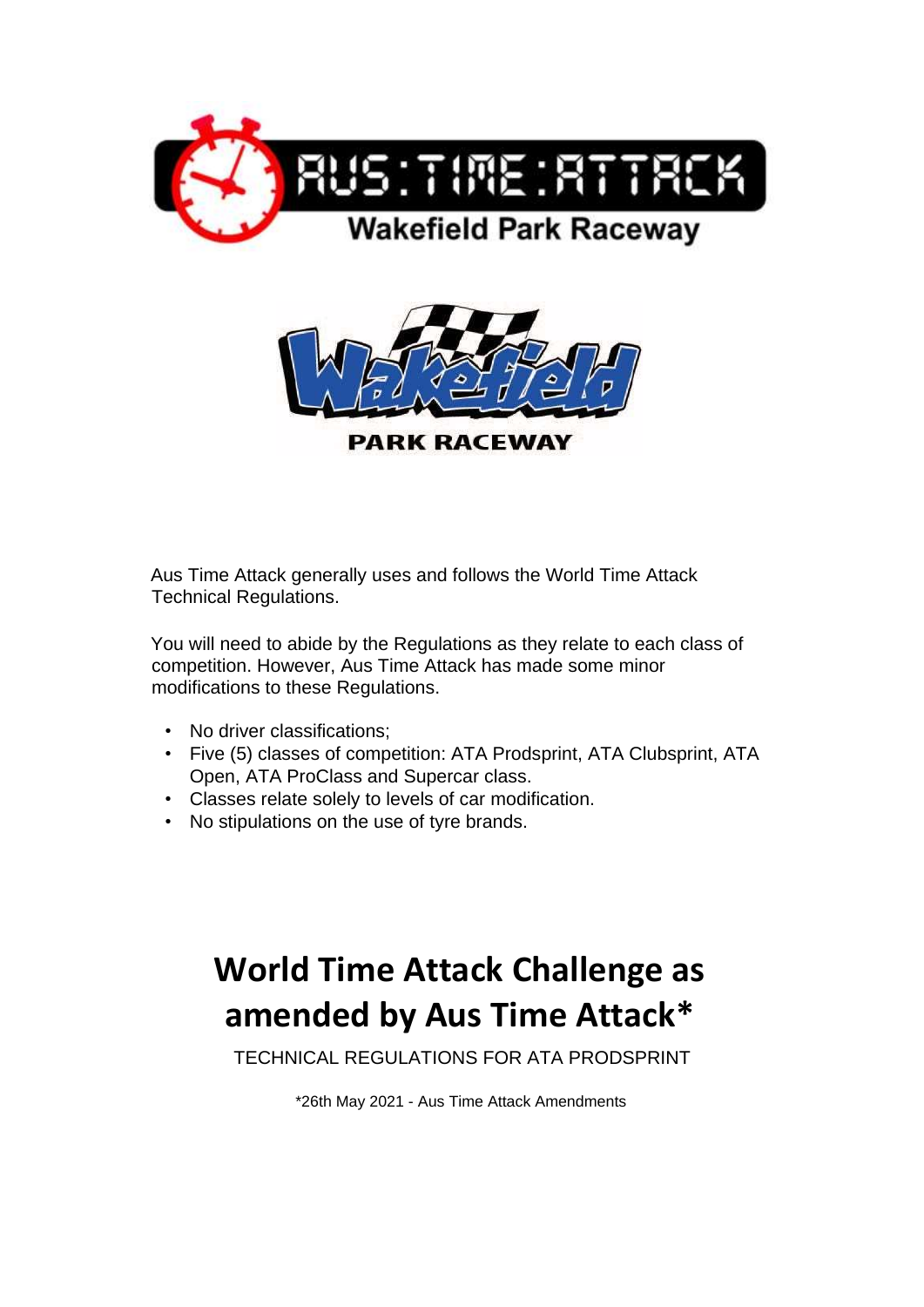## **TECHNICAL REGULATIONS**

## **GENERAL REGULATIONS**

**Copyright Superlap Australia Pty LTD 2017.** 

**No part of this document can be copied, redistributed or used for commercial or private purpose without written permission of Superlap Australia.** 

**The regulations of the Aus Time Attack Event (ATA) are designed to ensure the highest level of safety.** 

**Each driver and vehicle must comply with all written and oral directions of the event promoters and/or event officials. Failure to comply may result in immediate exclusion from the event, with no refund of entry fees.** 

#### **1. PREAMBLE**

**Each vehicle must remain in compliance with all provisions of the regulations contained herein and relevant** 

- **1.1 regulations at all times during the event. Vehicles may be checked for compliance at any time throughout the event, refusal to comply will result in a penalty up to exclusion in conjunction with the Stewards.**
- **1.2 Any aspect relating to the construction, modification and/or preparation of each vehicle that is not specifically authorised in these regulations or the relevant regulations is not permitted.**

#### **2. VEHICLES**

- (a) Each vehicle must be a recognised model from a vehicle manufacturer (see definitions).
- (b) A vehicle defined as an Open Wheel vehicle, Clubman, Kit Car or centre-steered vehicle are NOT permitted, as determined by the event promoter.
- (c) Each vehicle must have only four (4) wheels with the steering acting on the front wheels only unless rear wheel steering is originally fitted, in which case the original system may remain.
- (d) Each vehicle may only contain one conventional internal combustion engine, save for a Pro Class vehicle which may be fitted with a KERS or electric power type device.
- (e) Each vehicle must comply with the WTAC Safety Regulations.

#### **3. COMPETITIONS**

#### **THE EVENT WILL COMPRISE 5 COMPETITIONS:**

#### **3.1 ATA Prodsprint:**

- (a) Designed to be an entry level class for Aus Time Attack with limited modifications allowed.
- (b) This class is for road registered cars only
- (c) Each Driver must be nominated on the entry form and may not drive more than one vehicle within the ATA Prodsprint class.

#### **3.2 ATA Clubsprint:**

- (a) Further freedoms allowed beyond ATA Prodsprint whilst retaining some restrictions..
- (b) A Supercar as determined by the vehicle list within these regulations is not permitted without prior approval.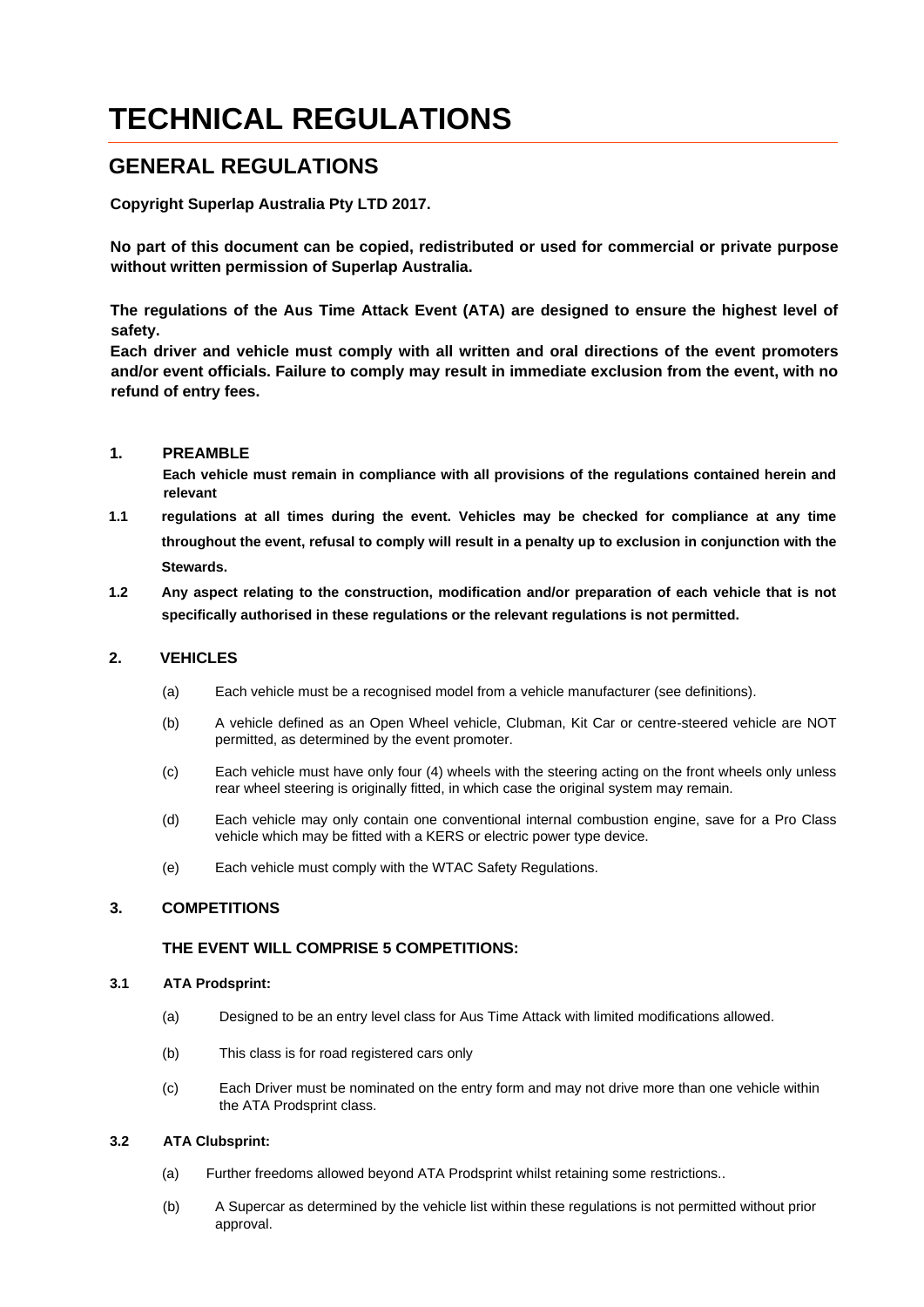(c) Each Driver must be nominated on the entry form and may not drive more than one vehicle within the ATA Clubsprint class.

#### **3.3 ATA Open:**

- (a) Further freedoms allowed beyond ATA Clubsprint, whilst retaining some restrictions.
- (b) Each Driver must be nominated on the entry form and may not drive more than two vehicles within the ATA Open class.

#### **3.4 ATA Pro:**

- (a) The highest level of Aus Time Attack racing for professional teams. Additional freedoms are allowed beyond ATA Open Class.
- (b) ATA Pro is only by invitation, by application to the event promoter. Invitations will be at the sole discretion of the event promoter.
- (c) Each Driver must be nominated on the entry form and may not drive more than two vehicles within the ATA Pro class.

#### **3.5 ATA Supercar**

- (a) This category is for road registered supercars, kits cars and replicas that would be ineligible for Clubsprint and Open class regulations.
- (b) Vehicles must comply with ATA Clubsprint Class safety regulations & permitted vehicle modifications with the following exceptions.
- (c) Semi Slick tyres permitted

#### **4. VEHICLE SIGNS**

(a) Each compulsory event sponsor and event promotor decal, including numbers, as supplied by the event promoter must be placed on the vehicle as per instructions provided, by the event promoter. A vehicle found to be on track without each compulsory decal may be excluded from results.

#### **5. GRANDFATHER CLAUSE**

**In certain and restricted circumstances the event promoter may allow a vehicle of significant competition history to compete under the previous regulations. This will be at the sole discretion of the event promoter and any vehicle approved may be subject to a penalty as determined by the event promoter. This penalty may include the addition of weight over the minimum required, a tyre restriction or other penalty as determined and advised by the event promoter.**

## **SAFETY REGULATIONS**

#### **1. DRIVER SAFETY APPAREL**

- **1.1 As a minimum, each driver is required to wear the following which must be presented for inspection at pre event scrutiny:**
	- (a) a Helmet complying with AS1698 or higher as detailed in section G5.6(a) of the AASA NCRs. If using a Frontal Head Restraint (FHR), then the helmet must be compliant for use of a FHR;
	- (b) footwear, socks and gloves each complaint with SFI 3.3; and
	- (c) in an open car, goggles or a visor with a lens material other than glass to a minimum of AS1609-1981 standard are mandatory.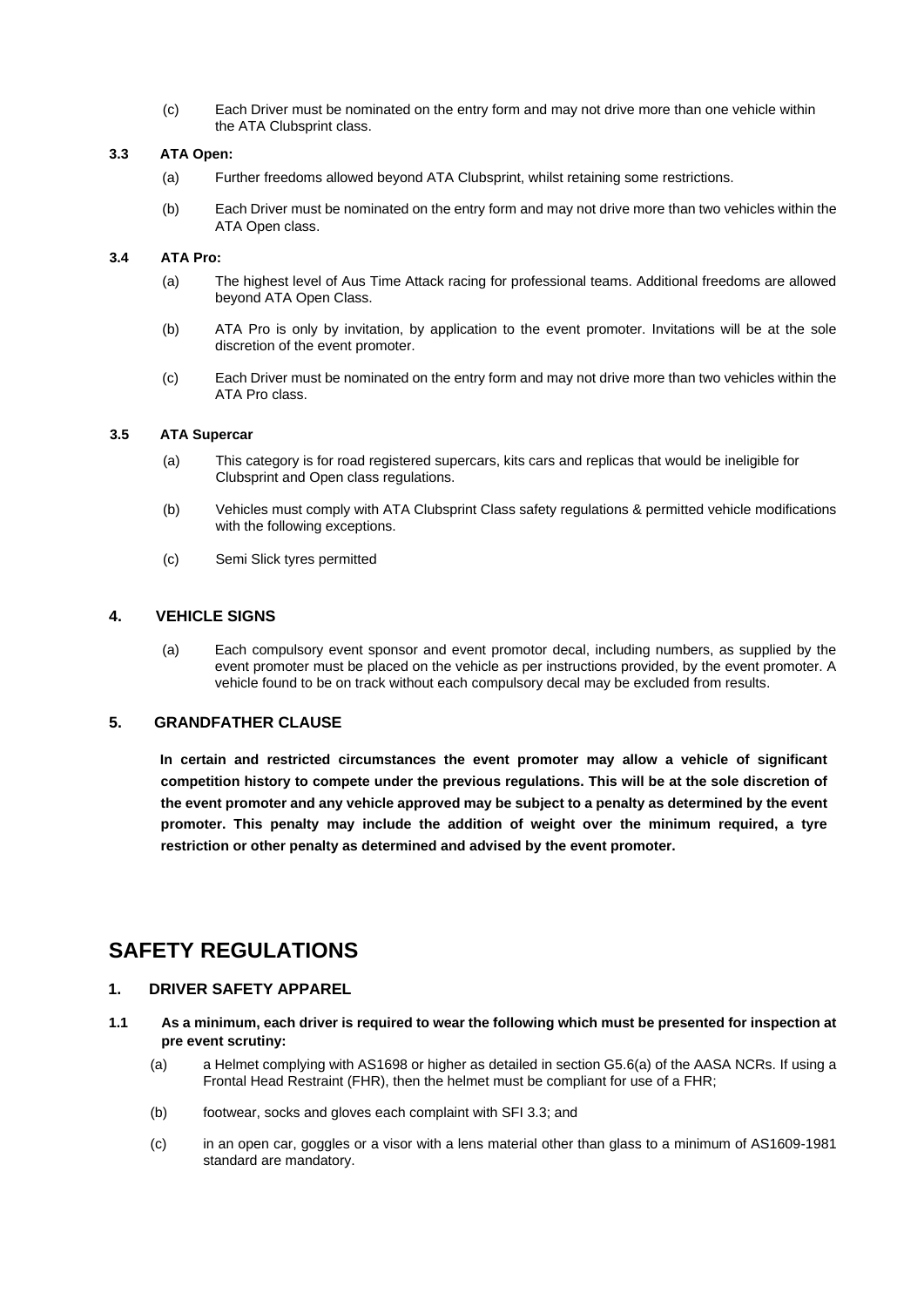#### **2. APPAREL FOR ATA PRODSPRINT**

- **2.1 For ATA Prodsprint, in addition to Article 1 Driver Safety Apparel, as a minimum each driver shall be required to wear the following which must be presented for inspection at pre-event scrutiny:** 
	- (a) non-flammable clothing extending from neck to wrist to ankles (apparel of nylon or similar material is forbidden).

#### **2.1 The following is highly recommended for ATA Prodsprint:**

- (a) The use of a FHR device is highly recommended; and
- (b) The use of apparel, such as a Race suit, of a higher standard.

#### **3. VEHICLE SAFETY**

### **Each vehicle must comply, as a minimum, with sections G5.3, 5.4 & 5.5 and section G7 of the AASA NCRs. The following is also required for ATA Prodprint:**

## (a) a minimum of one (1) hand held fire extinguisher complying with AS 1841 (except AS1841.2) or higher,

with a minimum capacity of 900g.;

- (b) a convertible type vehicle must be equipped with a hard top or a roll cage that complies with AASA Safety Cage regulations, and/or meets the approval of the Chief Scrutineer;
- (c) a minimum of a standard OEM seat or four (4) point Safety Harness in compliance with SFI16.1;

**NOTE:** If using a FHR the minimum requirement is a 5 point Safety Harness.

- (d) If using a Safety Harness, a seat for the driver that is suited to the use and fitment of a Safety Harness. The use of a motor sport seat compliant with SFI 39.2, as a minimum, is highly recommended;
- (e) A battery isolation (master) switch, which effectively isolates all electrical circuits from the battery and stops the engine, is highly recommended;
- (f) original brake lights fitted which must operate when the brake is applied; and (g) be fitted with a

minimum of two functional rear vision mirrors.

#### **4. ROLLOVER PROTECTION**

(a) Rollover protection is not required but a half roll cage is recommended for ATA Prodsprint.

#### **5. PRE EVENT SCRUTINY REQUIREMENTS**

- **5.1 Each vehicle must present for scrutiny in a clean, tidy and ready to start condition. Scrutiny must be completed before the vehicle shall be permitted to take part in the competition or an on-track activity.**
- **5.2 Each vehicle that holds a AASA Vehicle Passport or a Log Book must present the passport at scrutiny.**
- **5.3 Following Scrutiny each vehicle will be fitted with a sticker confirming that the vehicle has passed scrutineering prior to it being able to compete.**
- **5.4 The event promoter will be the sole judge of eligibility for each vehicle in each ATA class, in conjunction with the Chief Scrutineer.**

#### **5.5 The following details further requirements for each vehicle:**

- (a) ensure all loose objects are removed from the vehicle;
- (b) have each battery firmly clamped and the battery location identified by a blue triangle;
- (c) be fitted with two separate fastening systems on any bonnet or other panel where the leading edge can be raised;
- (d) be fitted with a visible towing point (capable of accepting a 40mm OD cylindrical test object) fitted forward of the front axle and rearward of the rear axle and capable of towing the automobile on a sealed surface with its wheels locked. Where a tow point is obscured, each tow point shall be marked with the word "TOW" of a contrasting colour marking the location of each tow point;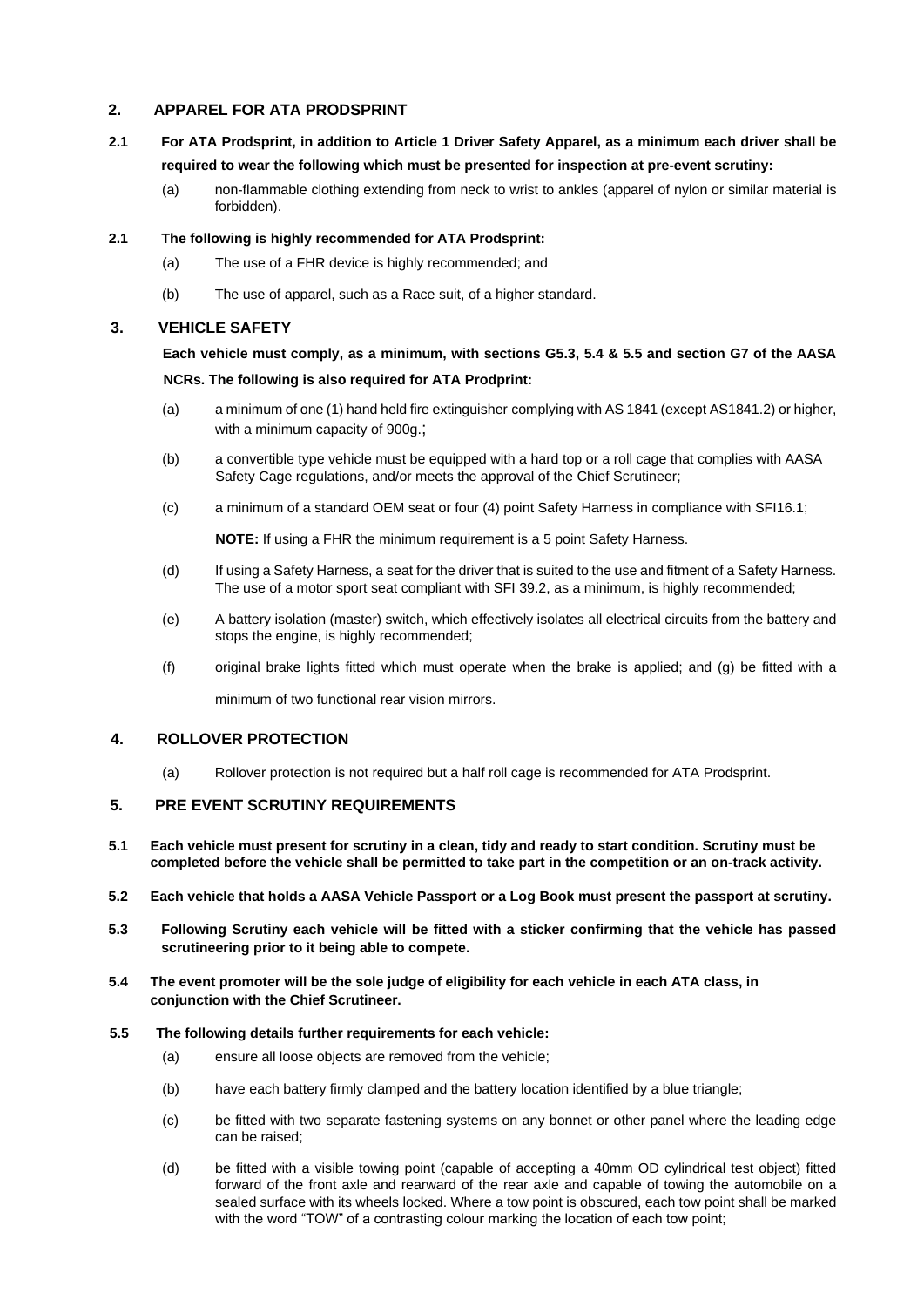- (e) have fitted an adhesive cover to any forward-facing glass components, save for the windscreen;
- (f) have the engine compartment sealed completely from the cockpit;
- (g) be constructed to minimize the entry of foreign matter into the driving compartment from the road or road wheels;
- (h) have any propeller shaft and/or universal joint, if passing through the cockpit, fitted in a fixed casing;
- (i) be fitted with a device or devices that shall protect any longitudinal propeller shaft from striking the ground in the event of a component failure;
- (j) have any driving chain effectively guarded;
- (k) have any container within the cockpit which can hold more than 500mL of hot liquid (other than a series heater core) enclosed in a sealed compartment isolating it from the cockpit;
- (l) have each fuel tank vented externally to the bodywork;
- (m) be fitted with a bulkhead constructed from a flame and liquid-proof material. This bulkhead shall effectively seal the cockpit from any fuel tank, fuel system pumps/collectors or refuelling system. If the material is constructed from a polycarbonate material it shall be a minimum of 6mm thick;
- (n) if fitted with any crankcase breather discharging to the atmosphere, each breather be vented into a catch tank of minimum capacity of two litres for engines up to a swept volume of 2000cc or three litres for over a swept volume of 2000cc;
- (o) if fitted with any engine radiator coolant vent discharging to the atmosphere, each coolant vent be vented to a catch tank of a minimum capacity of one litre;
- (p) each window or windscreen fitted made from a material which is clear or, if tinted compliant with Australian Standards AS2080;
- (q) if fitted with rigid brake pipes have such pipes made of steel bundy tubing or equivalent. The installation must be such to protect the pipes against vibration and damage;
- (r) if fitted with any camera/video recorder attached to the vehicle it must be securely mounted and approved by the Chief Scrutineer. Suction cup mounts will not be permitted to be fitted to the external surfaces of the vehicle without the addition of a secondary tether secured to the vehicle;
- (s) be fitted with a return mechanism which, in the event of any throttle linkage failure, will close each throttle;
- (t) be fitted with a driver-operable reverse gear; and
- (u) be fitted with a steering wheel not incorporating any wood, unless such is the original component of the vehicle.

#### **6. DURING EVENT SCRUTINY**

#### **Each vehicle may be required, at the request of a scrutineer, to undergo any further check or inspection at any time during the event, and:**

- (a) any vehicle found to be leaking oil or fluids whilst competing will be suspended from the event until the Chief Scrutineer / Clerk of the Course is satisfied that action has been taken to rectify the leak;
- (b) any vehicle involved in any on track incident, including fluid leaks, component failure or any form of accident must have the vehicle checked and cleared by the Chief Scrutineer before it will be allowed to continue to compete in the event. Failure to do so may result in exclusion from the event;
- (c) should there be a further reoccurrence of any on track incident whilst competing then that vehicle will be deemed in breach of the regulations and may be applied a further penalty that may include exclusion from the event.

## **PERMITTED VEHICLE MODIFICATIONS**

**Each vehicle must be presented as per the OEM vehicle (see definitions) apart from the freedoms allowed in these regulations. FURTHER NOTE:**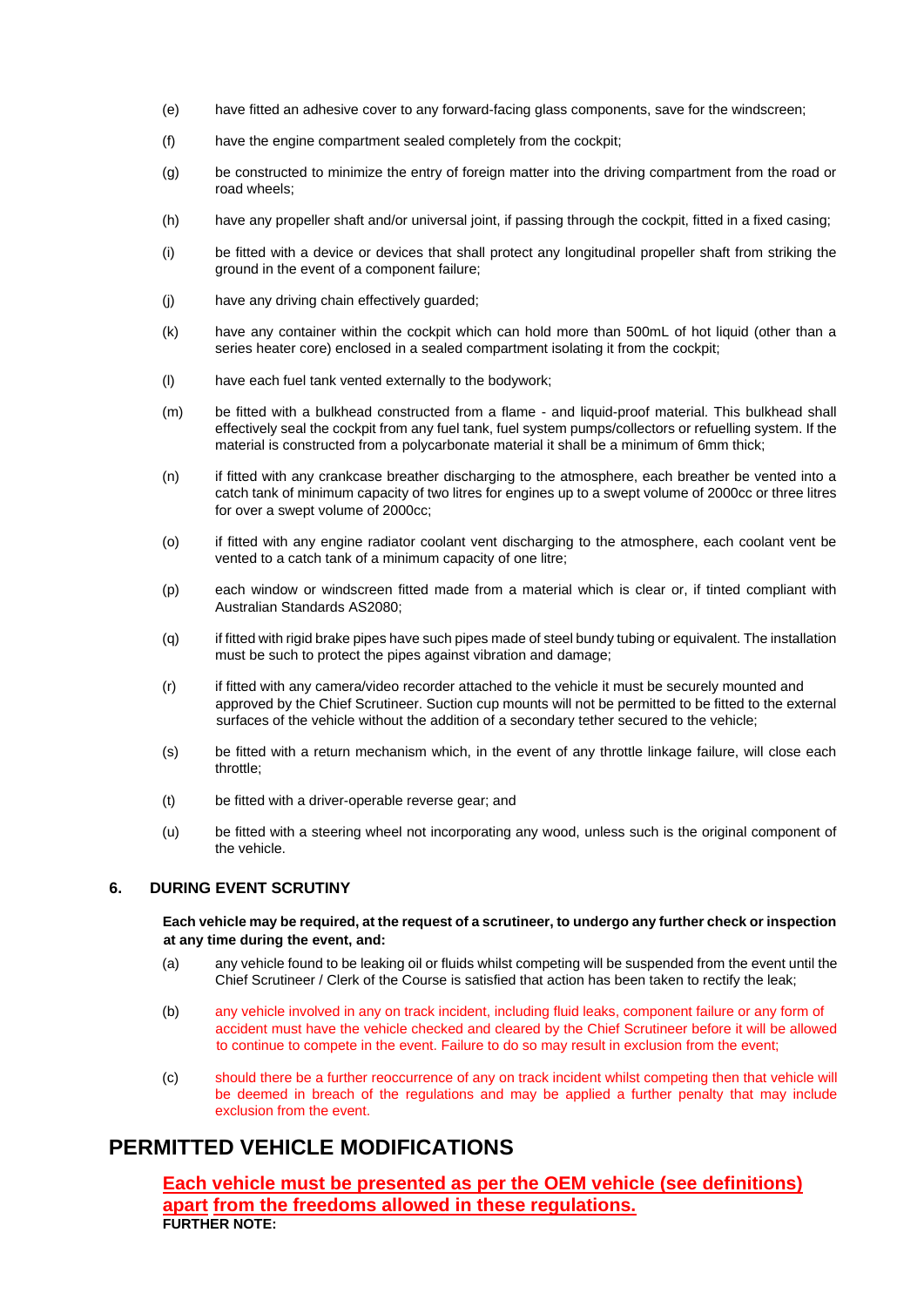**A vehicle that does not meet the regulations, requirements or definitions listed will need to be considered on a case-by-case basis. If your vehicle does not have shock towers, frame rails, or any other items listed or you are unclear (for example a vehicle which came equipped with push rod suspension) you must submit your vehicle modifications for approval prior to the event. Any approval granted will be at the discretion of the event promoter.** 

#### **1. BODY**

#### **Must be as supplied by the manufacturer with minor exceptions as below.**

- (a) Wheel arch lipping modifications of OEM fenders to allow fitment of a tyre are permitted. (e) OEM fenders must be of original material.
- (b) Each wheel and tyre must be fitted so that the upper part of the tyre, down to the flange over the wheel hub centre must be within the perimeter of the automobile when viewed vertically from above, see Drawing 1.



- (c) The remainder of the vehicle body must remain as per OEM.
- (d) Headlight assembly must remain as per OEM and be fully operational.

#### **2. CHASSIS**

- (a) Each vehicle must retain the original firewall as per OEM.
- (b) Original shock absorber (i.e. Macpherson Strut) towers must be retained.
- (c) No fully tubular construction or composite monocoques are permitted.

#### **3. MINIMUM VEHICLE WEIGHTS**

Vehicles should be the same weight as factory

#### **4. AERODYNAMIC AIDS**

No aftermarket or additional aero is allowed.

#### **5. ENGINE**

- **5.1 Each vehicle must use a Commercial Fuel, E85 or Unleaded Racing Fuel**
- **5.2 Engine changes during the event are permitted subject to the approval of the Chief Scrutineer.**
- **5.3 The Mazda 26B four rotor is considered a production engine by the promoter.**

#### **5.4 For ATA Prodsprint:**

- (a) The original engine must not be modified internally.
- (b) Turbo / superchargers can be upgraded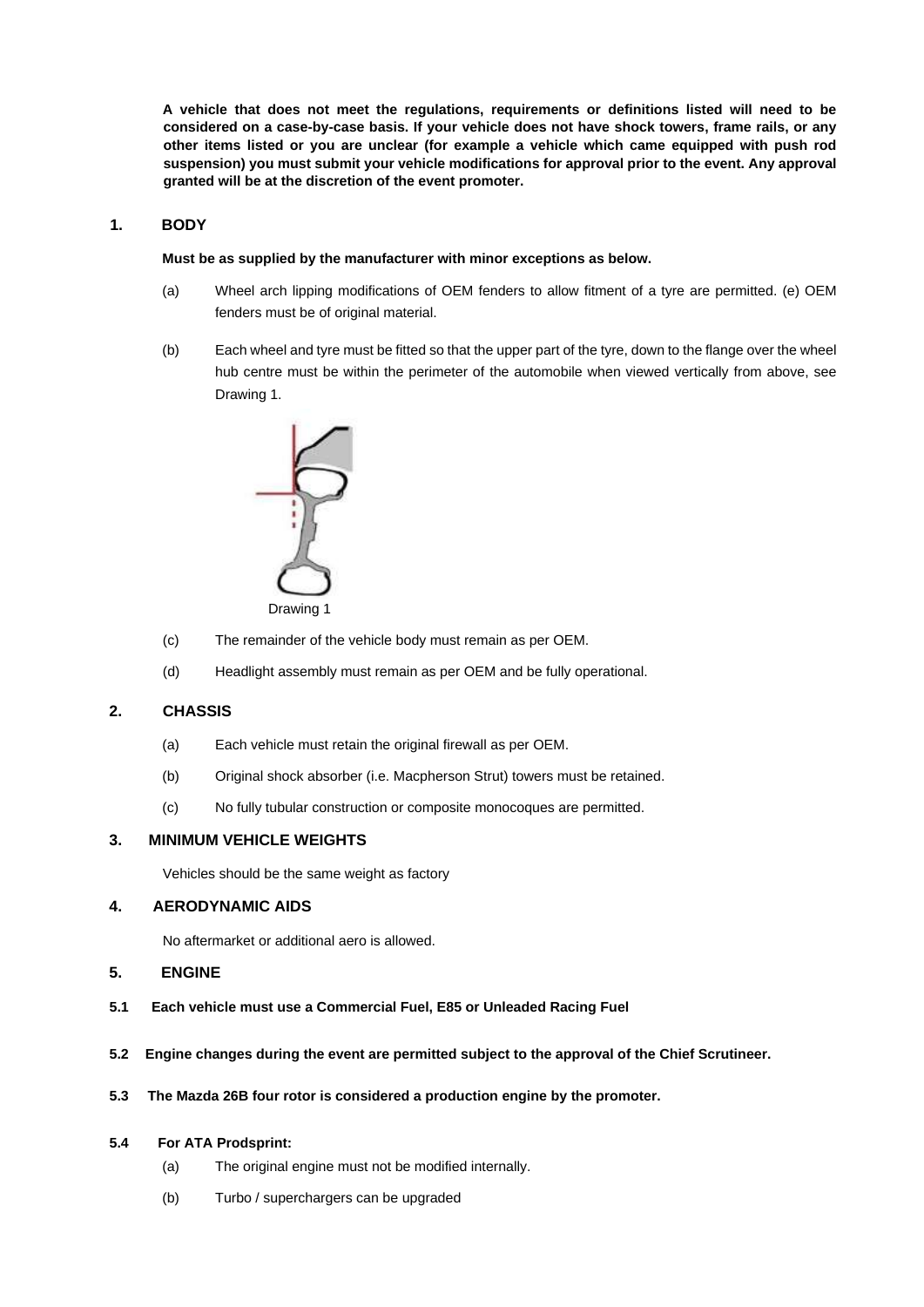- (c) Inlet and exhaust manifolds can be upgraded
- (d) Intakes are free
- (e) The use of a turbocharger or supercharger is allowed, as long as it was a factory part on that car

**NOTE:** *For example, you cannot fit a turbo to a Honda S2000, as that car did not have one from the factory.*

#### **6. COOLING SYSTEM**

- (a) Each cooling system hose and clamping system may be replaced with an alternate hose, pipe and/or clamping system.
- (b) The engine coolant radiator may be replaced with an alternate radiator of free design and size. A replacement radiator shall be fitted in the same location as the original. It is not permitted to modify the original radiator support panels, or radiator support structures for the fitment of the replacement radiator. Engine coolant radiator fan is free.
- (c) A larger turbocharger/supercharger intercooler may be replaced or fitted, as long as it was fitted factory to that car. You cannot modify the bodywork for the addition of fasteners and for the passage of intercooler pipe work and/or hoses.
- (d) It is permitted to add an oil cooler for the engine, and/or transmission/differential and/or a power steering fluid cooler. The location of an oil cooler is free provided each oil cooler is fitted within the original bodywork.

#### **7. FUEL SYSTEM**

#### **7.1 All fuel systems must comply with all safety regulations required in these regulations.**

(a) Fuel pumps, fuel regulators and fuel lines are free.

#### **8. ELECTRICAL SYSTEM**

- (a) Replacement Engine Control Modules permitted.
- (b) Modification of the OEM wiring harness permitted.

#### **9. EXHAUST**

#### **9.1 The complete exhaust system for ATA Prodsprint may be modified or replaced in accordance with the**

- (a) It must comply with 95db @ 30m noise restrictions. **following:**
- (b) The exhaust must exit within 100mm of the original location and shall not protrude more than 100mm beyond the rear most portion of the bodywork.

#### **10. TRANSMISSION, DIFFERENTIAL AND DRIVELINE**

- (a) Clutches and flywheel are free.
- (b) Gearbox are to be standard.
- (c) Internal components of differential are free.
- (d) Automatic transmissions if provided as an option by the OEM for that model are permitted.
- (e) OEM mounting points for the Transmission and Differential must be used.
- (f) Sequential change systems are not permitted unless originally fitted by the OEM to that model of vehicle.

#### **11. SUSPENSION**

**Each measurement will have a tolerance of +/-3mm to allow for inaccuracy of hand measurement and** 

**11.1 thermal expansion.**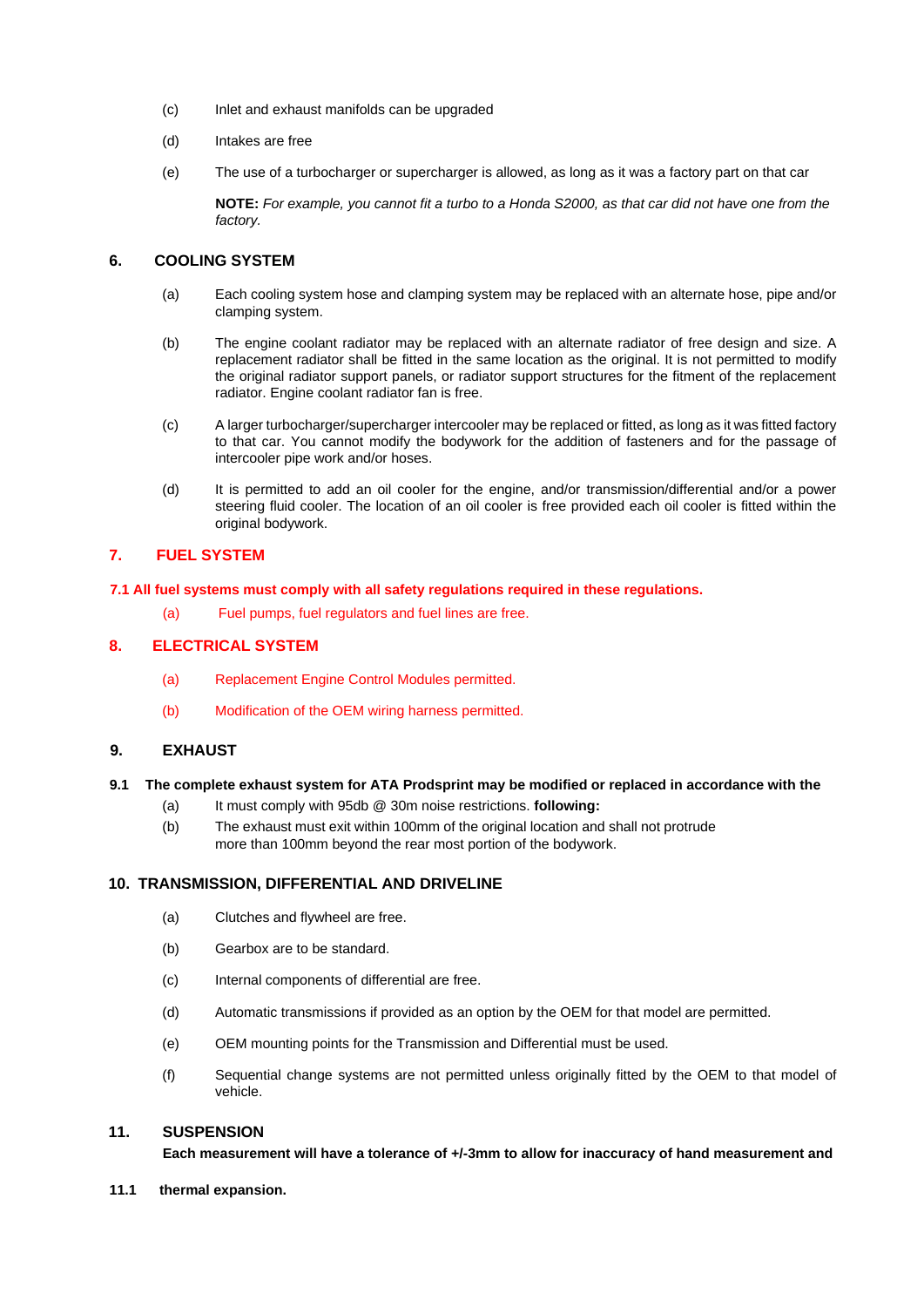**11.2 Minimum ride height for ATA Prodsprint is 80mm: Each fully sprung part of the vehicle, except for the exhaust system, must be at least the specified height above the ground when measured at any point within the wheelbase. The vehicle ride height will be measured without the driver and tyre pressures at a minimum of 20psi.** 

#### **11.3 For ATA Prodsprint:**

- (a) Each spring and damper/shock absorber may be replaced however the number of each component per vehicle must remain as OEM.
- (b) Each suspension bush is free.
- (c) OEM mounting points of the suspension can not be altered in design or location.
- (d) Each sway bar is free.
- (e) Each vehicle must use OEM chassis mounting points and uprights but suspension geometry and arms are free.
- (f) OEM hubs must be retained on the vehicle.
- (g) Aftermarket suspension sub frames are not allowed.

#### **12. BRAKES**

- **12.1 With the exception of computer controlled diagonal or transverse braking systems, which are not permitted in any class unless originally fitted, the complete braking system is free except for:** 
	- (a) Original mounting points must be used.

#### **13. TYRES**

#### **13.1 Tyre restrictions will apply to all competition classes as follows:**

- (a) Each tyre must be marked by the organisers at scrutineering.
- (b) The use of any tyre softening chemical or treatment on tyres is strictly prohibited and will result in immediate exclusion from the event.
- (c) Random tyre checking will be conducted throughout the event, failure to comply will result in a penalty up to exclusion.
- (d) Tyre sizes are defined by width(mm)/aspect ratio(profile)/diameter(inch).

#### **13.2 Tyres for ATA Prodsprint:**

- (a) Must use minimum tread wear of 140.
- (b) A maximum of 8 tyres may be used throughout the event.
- (c) Each tyre on a four (4) wheel drive vehicle must be no wider than 265 unless specified larger by the OEM for that particular vehicle in which case the tyre must match the OEM size specification.
- (d) Each tyre on a two (2) wheel drive vehicle must be no wider than 295 unless specified larger by the OEM in which case the tyre must match the OEM specification.
- (e) The vehicle must use the OEM specification tyre or a similar tyre deemed appropriate which must be checked and approved by the organisers prior to competing.

#### **14. WHEELS**

- (a) Each wheel is free and size is unrestricted but must be suited to the tyre size used.
- (b) A maximum of one metallic spacer may be used behind each wheel. Consideration must be given to wheel stud length when fitting spacers.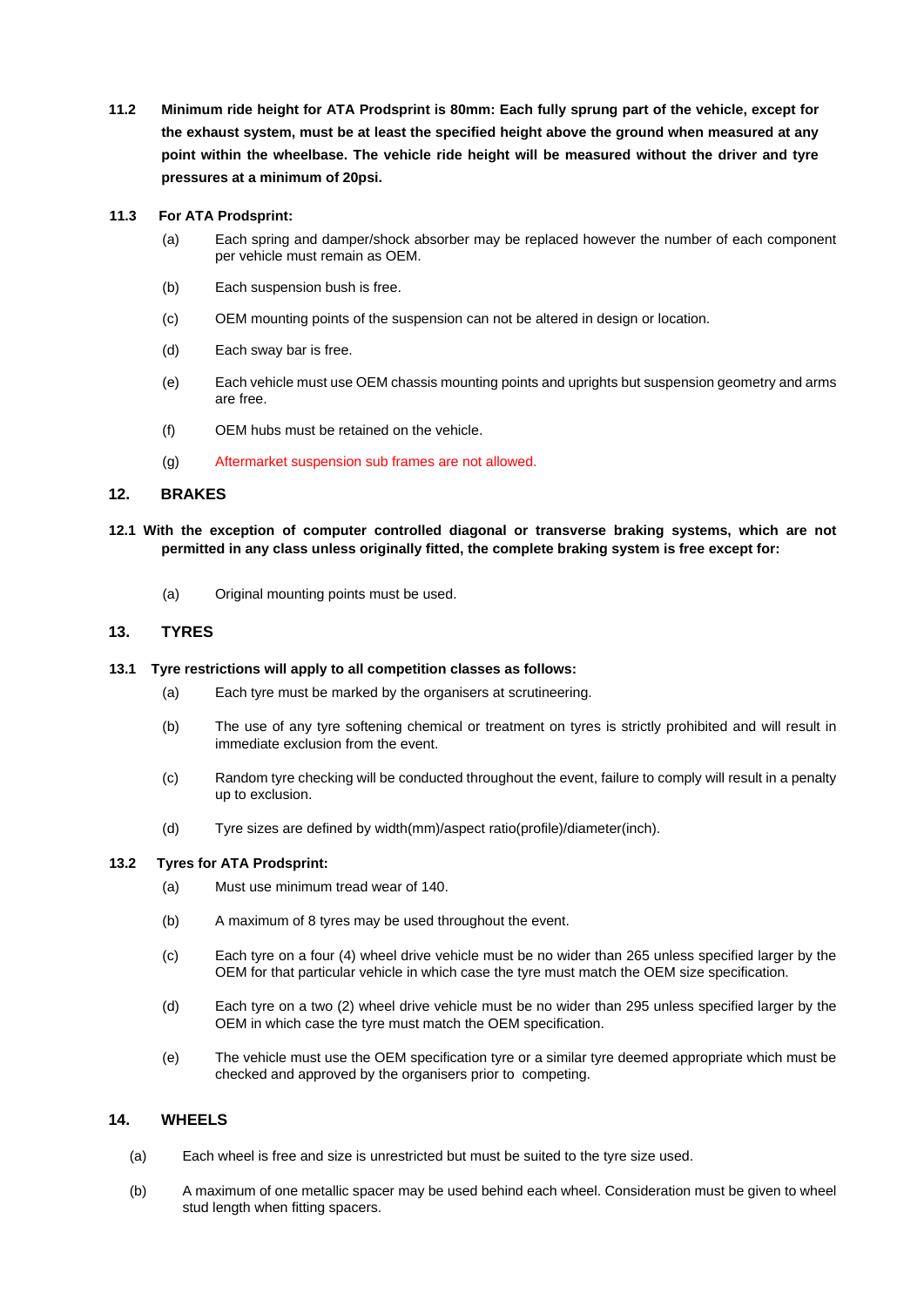(c) Maximum spacer size is 30mm per wheel.

#### **15. INTERIOR**

#### **Full interior must be retained apart from the following exceptions:**

(a) Local modification to the interior for fitment of a half roll cage and race seat is allowed.

#### **16. VEHICLE SUPERCAR LIST (INELIGIBLE FOR ATA PRODSPRINT CLASS):**

**Audi R8 Ferrari - All Lamborghini - All Nissan GTR (R35) Porsche - All except 924/944 Chevrolet C6 Zo6, ZR1 Corvette Dodge Viper Aston Martin - All Mercedes SLS or any Black series McLaren - All Lexus LFA TVR - All Ford GT Lotus - all Or any other car deemed a super car as by the organisers**

#### **17. DEFINITIONS**

- (a) AASA Australian Auto-Sport Alliance Pty Ltd
- (b) **Alternative Materials**  Materials of suitable and acceptable strength and construction for use in motor vehicle parts and panels.
- (c) **Body work**  Refers to the exterior body of a motor vehicle.
- (d) **NCRs**  the AASA National Competition Rules.
- (e) **Chassis Rail**  Box section part of the vehicle floor structure that extends from the front of the vehicle to rear section.
- (f) **Dashboard**  A dashboard (also called dash, instrument panel, or fascia) is a control panel placed in front of the driver in a vehicle, housing instrumentation and controls for operation of the vehicle.

#### (g) **Drive Types:**

- (i) **4WD:** Four wheel drive, includes all wheel drive, any vehicle that has drive to both the front and rear wheels.
- (ii) **RWD**: Rear wheel drive, any vehicle with drive only to the rear wheels.
- (iii) **FWD:** Front wheel drive, any vehicle with drive only to the front wheels.
- (h) **Engine Control Module**  Any electronic device that controls engine operation.
- (i) **Firewall**  A firewall is a fire proof barrier that separates the engine from the driver and passengers.
- (j) **Frame Rails**  Two primary boxed sections running fore to aft on the vehicle.
- (k) **OEM**  Original Equipment Manufacture is the original manufacture of the vehicle and/or any component which is the one originally fitted when manufactured.
- (l) **Recognised Model**  A model which the organisers, at their sole discretion, recognise as a model of vehicle produced by a manufacturer to a given specification.